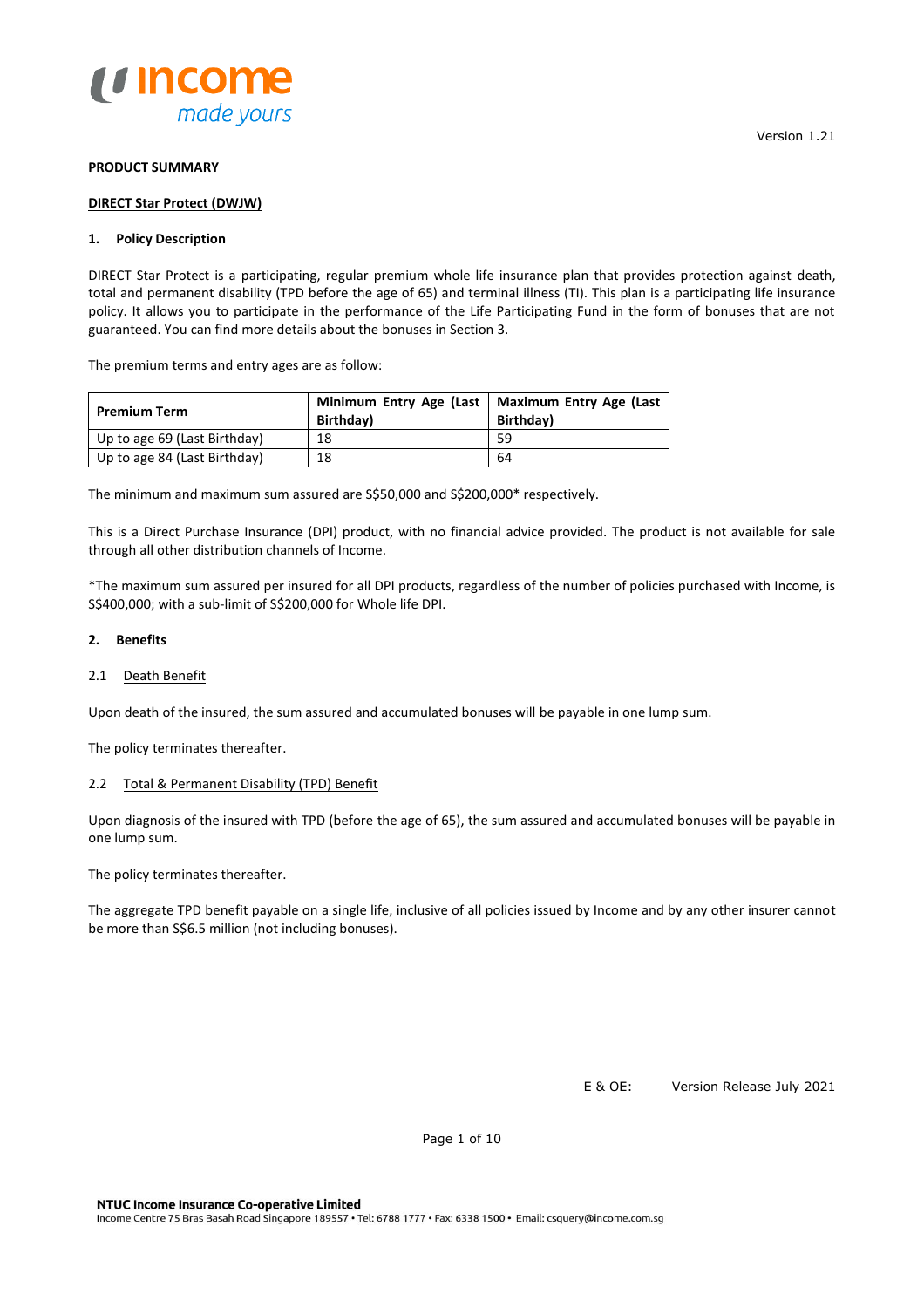

Upon diagnosis of the insured with TI, the sum assured and accumulated bonuses will be payable in one lump sum.

The policy terminates thereafter.

Please refer to the policy contract for the exact terms and definitions of TPD and TI.

# 2.4 Surrender Value

There is surrender value on this policy after you have paid premiums for 2 years. Please note that buying a life insurance policy is a long-term commitment. An early termination of the policy usually involves high costs and the surrender value payable may be zero or less than the total premiums paid.

Depending on your policy and time of surrender, the return on your policy may be low. It may also be likely that you could incur a loss on your policy in the event of early surrender. You may wish to refer to your policy illustration to understand the cost of surrendering your policy, especially in early durations.

# **3. Bonuses**

Bonuses are the way you receive a share of the profits of the Life Participating Fund. There are 2 types of bonuses, namely annual bonus and terminal bonus.

- i. Annual bonus, or reversionary bonus, may be added to the policy each year. The bonuses are usually calculated as a percentage of the basic sum assured and past year's bonuses. Once annual bonuses are added to your policy, they are guaranteed and will be provided for regardless of the performance of the Life Participating Fund.
- ii. Terminal Bonus, or special bonus, is an additional bonus, which we may pay at the time of a claim, maturity (for endowment) or surrender of the policy.

Future bonuses of this plan, which have yet to be added to your policy, are not guaranteed. Each year, Income will decide on the amount of bonuses to be allocated to each participating plan. Bonus allocations are approved by the Board of Directors, based on the recommendation by the Appointed Actuary.

All guaranteed benefits, including bonuses which have already been added to your policy, will be provided for regardless of the performance of the Life Participating Fund.

Different types of plans could have different bonus rates. Please refer to Section 7 for the details of the bonuses.

This policy will become eligible for bonuses after 2 years from the policy entry date.

For DIRECT Star Protect, encashment of bonuses only is not allowed.

E & OE: Version Release July 2021

Page 2 of 10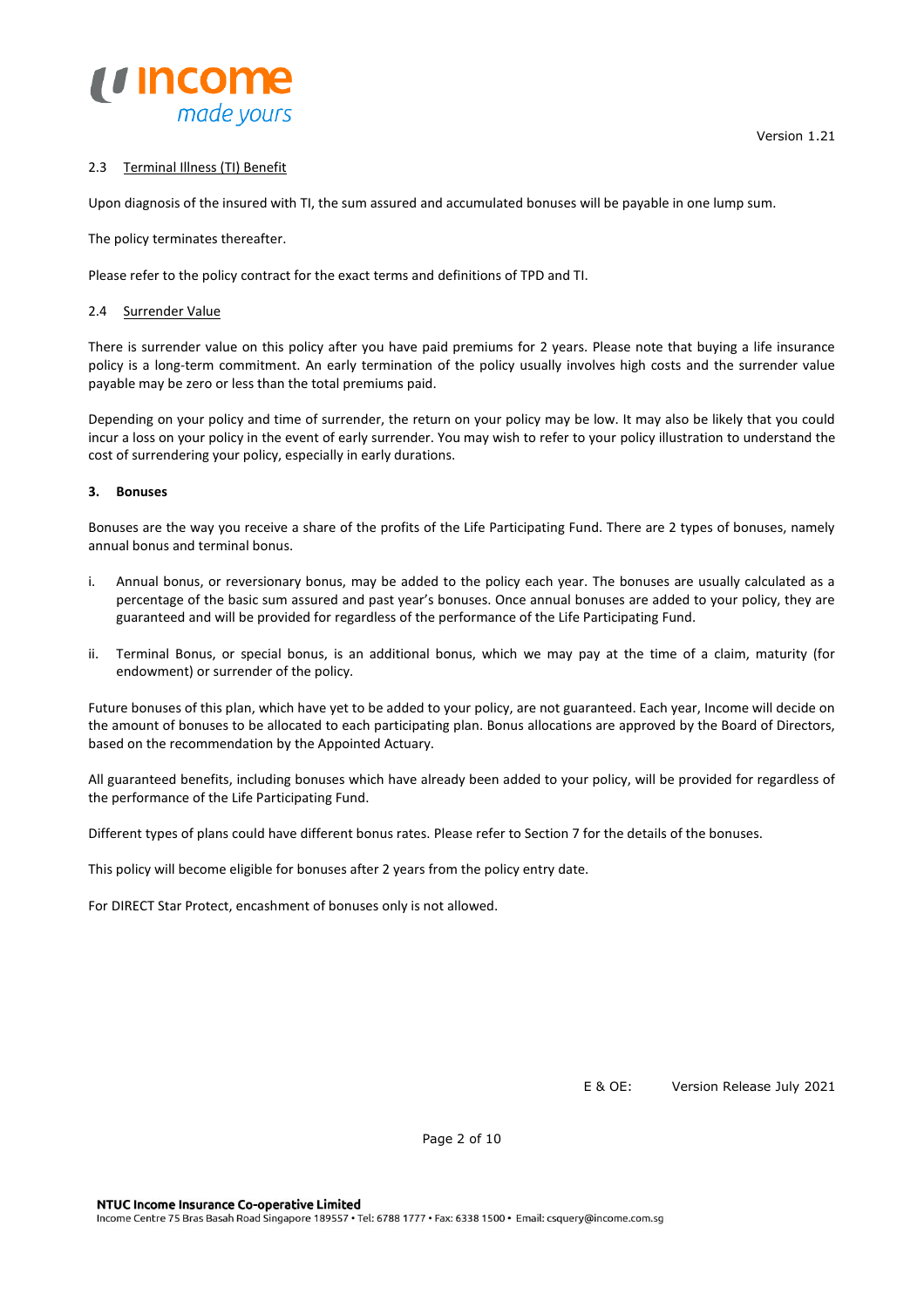

#### **4. Investment of the Life Participating Fund**

Premiums from all participating policyholders are combined and invested in our Life Participating Fund, which has a broad mix of investment assets.

#### Investment Objective

The investment objective of the Life Participating Fund is to maximize returns for our participating policyholders while maintaining an acceptable level of risk.

#### Investment Strategy

When setting the investment strategy of the Life Participating Fund, we aim to balance between seeking an attractive return over the long run and taking an acceptable level of risk. The major factors we consider include the product design (e.g. amount of guaranteed benefits, policy term) of our plans, Income's financial strength, and the prevailing regulations.

#### Current Investment Mix and Performance of the Life Participating Fund

The Life Participating Fund is invested in a wide mix of assets. The main asset classes are local and overseas equities, bonds, property and cash.

As of 31 December 2020, the investment mix of the Life Participating Fund is:

| <b>Asset Type</b>           | Strategic Asset Allocation   Current Investment Mix |     |
|-----------------------------|-----------------------------------------------------|-----|
| Risky Assets*               | 36%                                                 | 35% |
| Fixed Income, Cash & Others | 64%                                                 | 65% |

\* Includes equities and properties

Over time, the relative return of different types of assets may change substantially. Hence, we may vary the investment mix in the future, according to the investment objective and strategy of the Life Participating Fund.

# Total Expense Ratio

The Total Expense Ratio is the proportion of total expenses incurred by the Life Participating Fund to the assets of the Life Participating Fund. These expenses include costs such as investment, management, distribution, taxation and other expenses.

An expected level of expenses to be incurred by the Life Participating Fund has been allowed for in the premiums payable for your policy and is not an additional cost to you. If the actual level of expenses vary significantly from the expected level of expenses, it may affect the non-guaranteed benefits you may receive.

For our Life Participating Fund, the past Total Expense Ratios are shown in the table below.

|                     | 2018  | 2019  | 2020  | Averaged over    | Averaged over    | Averaged over     |
|---------------------|-------|-------|-------|------------------|------------------|-------------------|
|                     |       |       |       | the last 3 years | the last 5 years | the last 10 years |
| Total Expense Ratio | 0.85% | J.83% | J.82% | 0.83%            | 0.82%            | 0.83%             |

Please note that past expense ratios may not be indicative of actual expenses that may be incurred in the future.

E & OE: Version Release July 2021

Page 3 of 10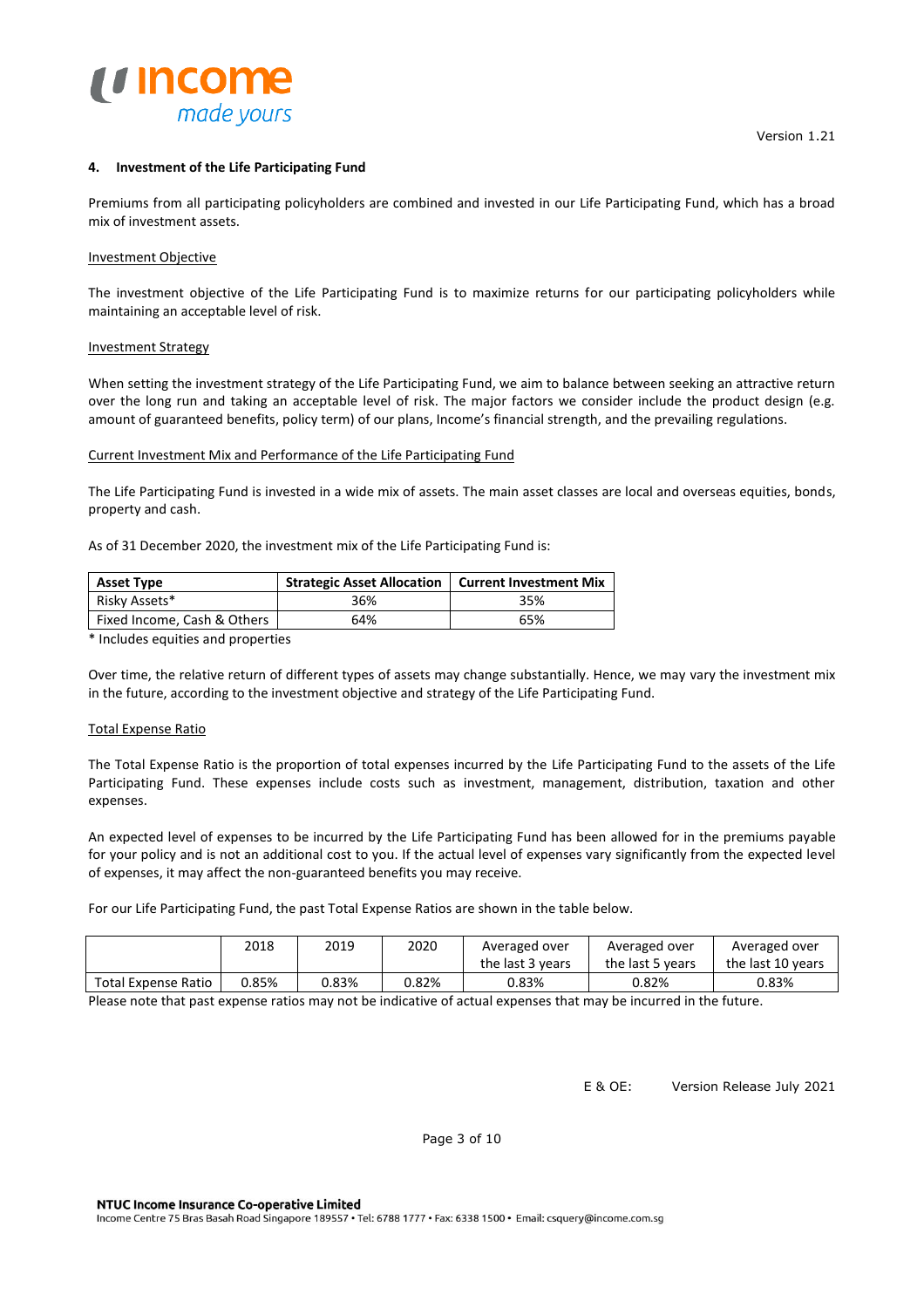

# Investment Rate of Return

For our Life Participating Fund, the past investment rates of return (after deducting investment expenses only) are shown in the table below.

|                           | 2018  | 2019  | 2020  | Averaged over    | Averaged over    | Averaged over     |
|---------------------------|-------|-------|-------|------------------|------------------|-------------------|
|                           |       |       |       | the last 3 years | the last 5 years | the last 10 years |
| <b>Investment Returns</b> | 0.82% | 3.59% | 9.14% | 6.44%            | 6.56%            | 4.90%             |

Please note that past performance may not be indicative of future performance.

Changes in the economic and investment environment may affect the investment performance of the Life Participating Fund and the bonuses you may receive.

#### External Fund Managers

Assets in the Life Participating Fund are partly managed by Income and partly managed by external fund managers appointed by Income. Details of these external fund managers are shown in Appendix A.

# **5. Factors Affecting the Life Participating Fund's Performance**

The performance of the Life Participating Fund depends on a number of factors, of which the main ones are:

- Investment performance of the Life Participating Fund, which impacts the Fund most;
- Expenses incurred in managing the Life Participating Fund;
- Mortality and morbidity claims experience of the Life Participating Fund; and
- Surrender and lapse experience of the Life Participating Fund.

The performance of the Life Participating Fund will affect the bonus allocation of your participating policy each year. Income will take into account the Fund's current performance, its future outlook, as well as the financial strength of the Life Participating Fund when setting bonus rates.

#### **6. How Risks are shared in the Life Participating Fund**

Premiums from all participating policyholders are combined and invested in the Life Participating Fund. Hence, the Life Participating Fund is of a significant size that enables risks to be pooled and diversified.

The key risks that the Life Participating Fund is subjected to include investment risks, expense risks (when expenses of running the business are higher than expected), mortality and longevity risks, morbidity risks, and surrender and lapse risks (when actual surrenders differ from expected). Some non-participating and investment-linked businesses are written in the Life Participating Fund and they may also be subjected to similar risks. These risks result in profit and losses, which will be accounted for in the surplus of the Life Participating Fund, thus influencing its financial strength.

In determining sustainable bonus rates for the participating policies, we look to their asset share, which is the value of the assets available to back the policy. It is calculated as the total premiums received plus actual investment returns and other profits earned by the Life Participating Fund, less expenses and charges and other outgo.

E & OE: Version Release July 2021

Page 4 of 10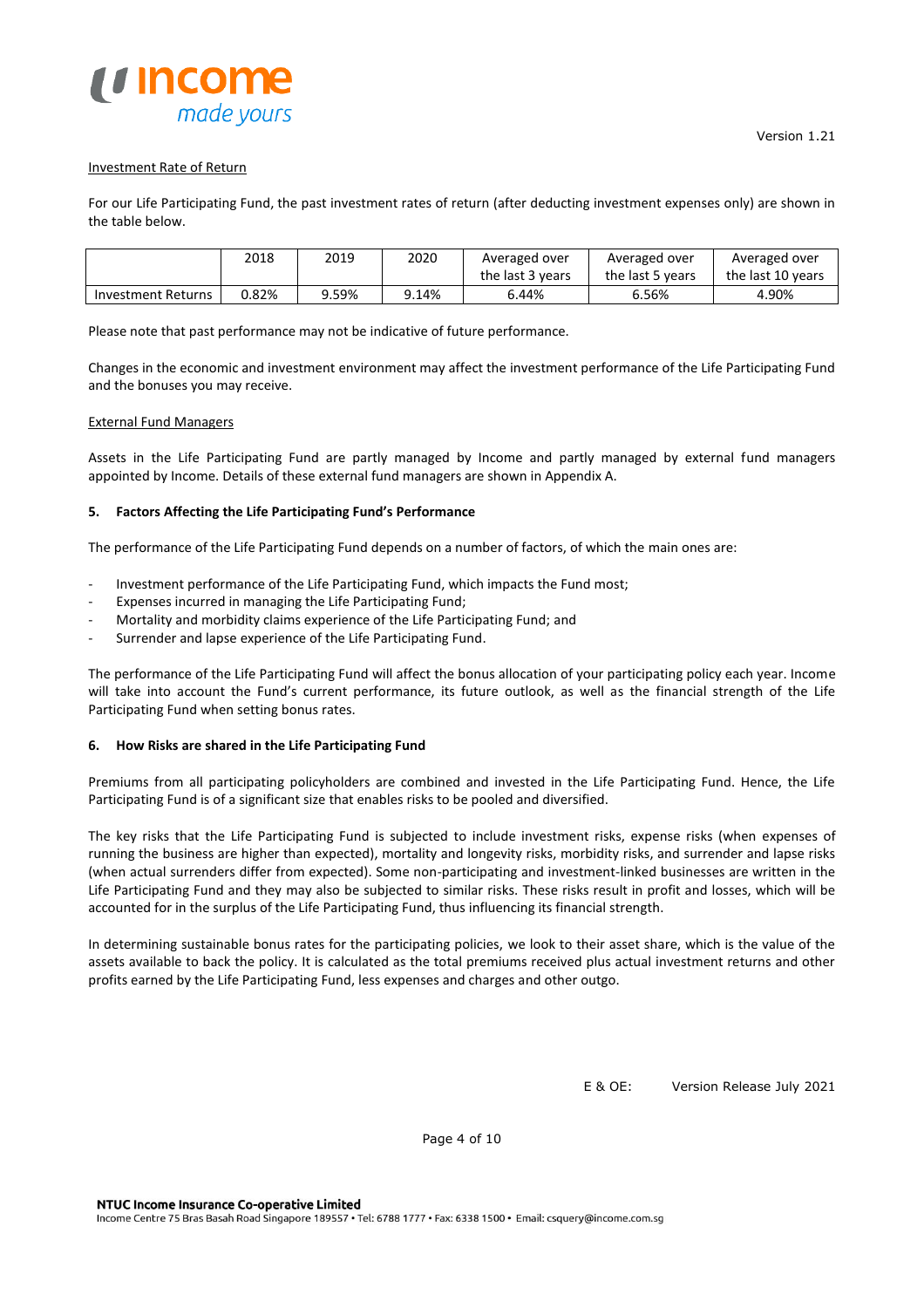

# **7. Smoothing of Bonuses**

As investment performance may vary from year to year, bonuses are smoothed to ensure stable medium to long-term returns on your participating policy. This means that bonuses may be held back in good years to support the maintenance of the bonus in years when the performance of the Life Participating Fund is less favourable. It is intended that over the long term, the net impact of smoothing is neutral. Smoothing will never reduce any guaranteed benefits that may apply. Smoothing is a common industry practice.

As this is a new plan, actual bonuses have yet to be declared.

# **8. Expenses of the Life Participating Fund**

Expenses are incurred in the course of running the Life Participating Fund. These expenses include commission (commission costs are not applicable to Direct Purchase Insurance products as these products are sold through the direct channel), distribution costs, general overheads, underwriting expenses, policy issue and claims expenses, depreciation, etc. This is not an exhaustive list of expenses incurred by the Life Participating Fund.

Expense directly incurred by the Life Participating Fund would be charged to the Life Participating Fund. However, some expenses are shared across all funds. These expenses would be allocated to each fund (including the Life Participating Fund), using a methodology determined by the Appointed Actuary. To ensure equity and fairness, the methodology aims to allocate expenses in a manner that reflects the cost of running the business in each fund.

These expenses incurred by the Life Participating Fund have been included in the premium and will not be separately charged to the policyholder.

#### **9. Conflict of Interests**

We seek to treat our customers fairly, balancing any conflicting interests that arise between various groups and generations of policyholders or between policyholders and shareholders.

# **10. Related Party Transactions**

Fullerton Fund Management Company Ltd, an external fund manager which manages a substantial portion of the Life Participating Fund, is a related party to Income. Income has governance and controls in place to ensure related party transactions are conducted at arm's length.

#### **11. Riders**

With additional premiums, you may attach available riders to enjoy extra protection.

All riders are subject to terms and conditions. For more information on these riders, please refer to the relevant product summaries of the riders.

#### **12. Premiums**

Premiums are payable throughout the premium term. You can choose to pay monthly, quarterly, half-yearly, or yearly for the regular premium option. Premium rates are guaranteed throughout the premium term and applicable to standard lives.

E & OE: Version Release July 2021

Page 5 of 10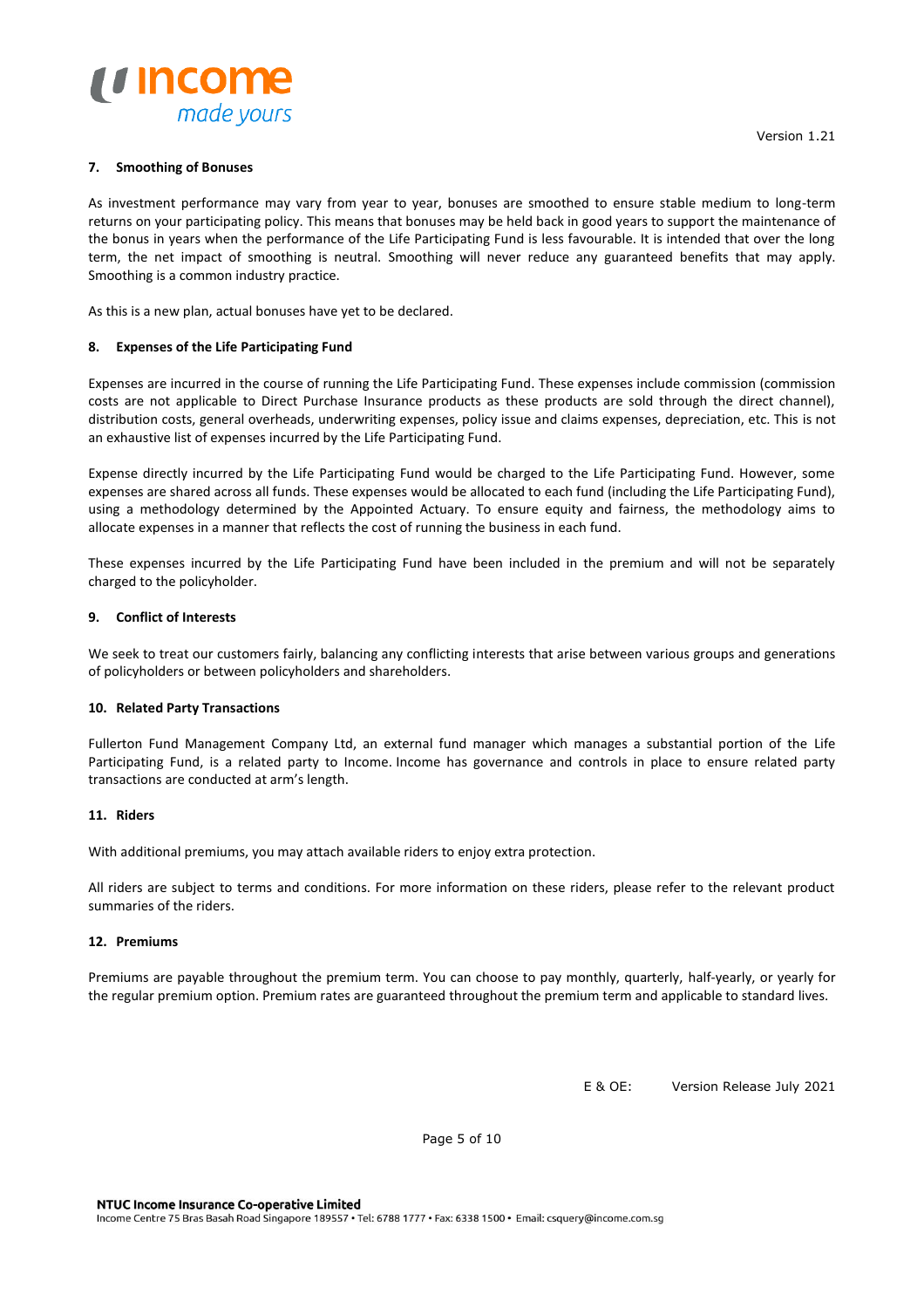

# **13. Exclusions**

Benefits of this plan are not payable under certain conditions, commonly known as exclusions. The categories of exclusions that are common to all life insurers relate to:

- (a) Suicide within one year (for Death Benefit)
- (b) Self-inflicted injury (for Total and Permanent Disability Benefit)

In addition to the above common categories of exclusions, Income may impose other exclusions.

All the exclusions for DIRECT Star Protect are listed as follows:

#### I. Death Benefit

In the event the insured commits suicide within one year from the cover start date, the policy is not valid and the premiums paid (without interest), less any amount we have paid you, and any amount you owe us, from the cover start date will be refunded.

Cover start date refers to:

- (a) the date of issue of the policy;
- (b) the date of issue of an endorsement to include or increase a benefit; or
- (c) the date we reinstate the policy;

whichever is the latest.

II. Total and Permanent Disability (TPD) Benefit

Benefit payment will not be made for TPD arising from:

- (a) deliberate acts such as self-inflicted injuries, illnesses or attempted suicide;
- (b) unlawful acts, provoked assault, or deliberate exposure to danger; or
- (c) the effects of alcohol, drugs or any dependence.

In addition, TPD benefit will not be paid unless the insured is certified by a registered medical practitioner to have been totally and permanently disabled for at least six months in a row.

Under the definition of total and permanent disability (TPD), the insured must be unable to carry out any occupation. The policy does not pay if the insured is merely unable to perform the same job as before, or is unable to perform a job to which his or her training, education or experience is suited for.

E & OE: Version Release July 2021

Page 6 of 10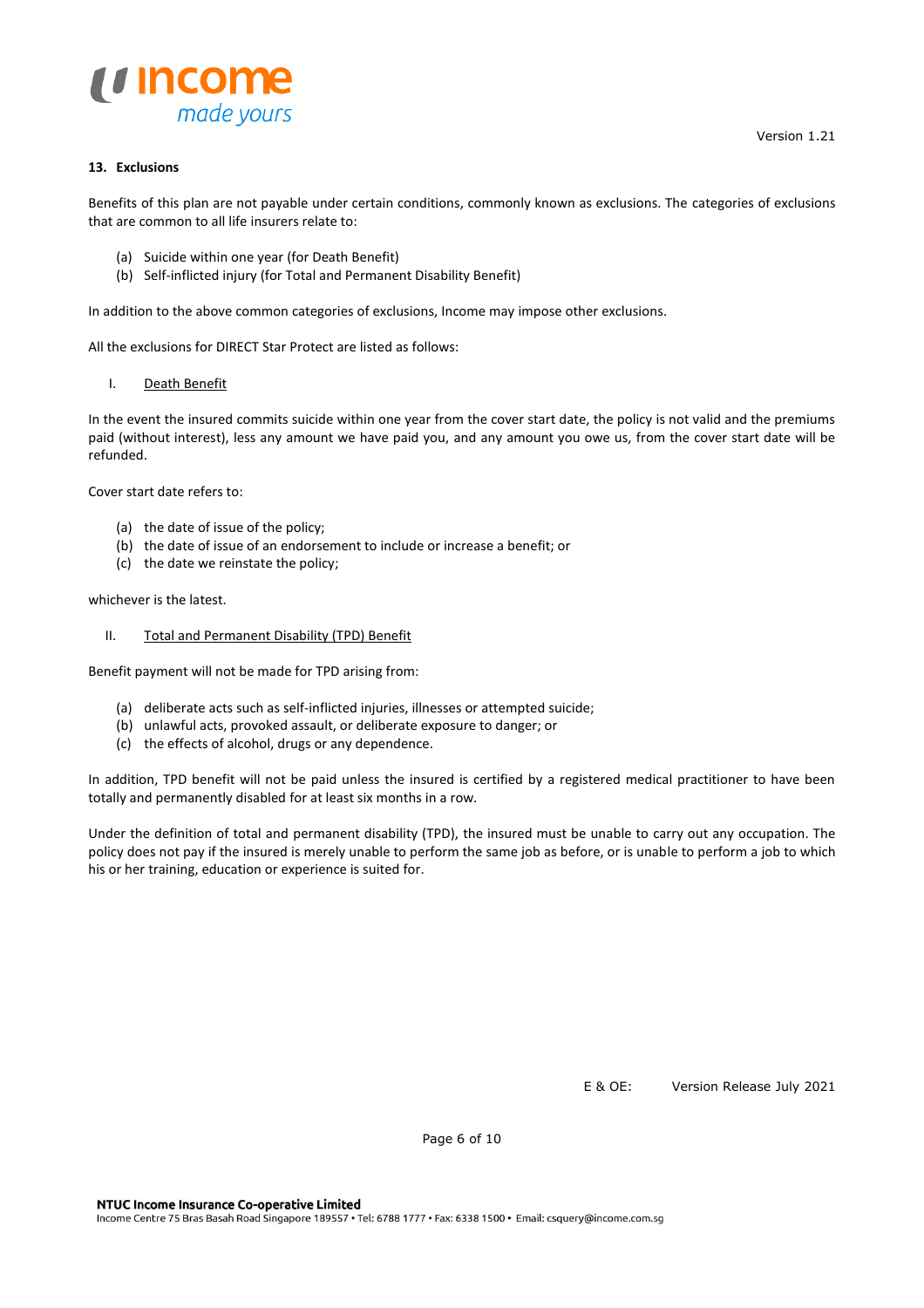

# III. Terminal Illness (TI) Benefit

Benefit payment will not be made for TI arising from:

- (a) deliberate acts such as self-inflicted injuries, illnesses or attempted suicide;
- (b) unlawful acts, provoked assault, or deliberate exposure to danger; or
- (c) the effects of alcohol, drugs or any dependence.

# IV. Other Conditions

After you have been continuously covered for one year from the cover start date, we will pay your claim unless:

- it is a case of fraud;
- you fail to pay a premium;
- the insured has a material pre-existing condition which you did not tell us about when you applied for this policy; or
- the claim is excluded or not covered under the terms of the policy.

The definitions of the exclusions are stated in the policy contract. Please refer to the policy contract.

# **14. Free-Look**

You will have 14 days from the date you receive the policy documents to be sure that you want to keep the policy. If we post or email the policy to you, the 14 days will start seven days from the date of posting or emailing.

During this time, if you choose to cancel the policy, we will refund you the premiums you have paid, less any medical fees and other expenses such as payments for medical check-ups and medical reports incurred by us.

# **15. Grace Period**

There is a 30 days grace period to pay the premiums due on your policy. If any benefits are due to be paid during this period, the unpaid premiums will be deducted from the benefits.

# **16. Lapse**

If premiums are still not paid after the grace period, your policy may lapse. If your policy has sufficient cash value, the premiums for the policy and its riders can continue through a loan (called an automatic premium loan) and interest will be charged on the loan. The loan and interest will be deducted from any amount due to pay under the policy. The policy will lapse when the amount of the loans and interest is more than the cash value of the policy.

# **17. Reinstatement Period**

If the policy lapses due to insufficient cash value, reinstatement of the policy is allowed within 36 months by paying the premiums owed along with interest. Satisfactory proof of the insured's good health has to be provided and there is no change in the risks covered by this policy. However, if we do not ask for the insured's health declaration or medical checks at the time of application, then you need not give us satisfactory proof of the insured's good health.

E & OE: Version Release July 2021

Page 7 of 10

Version 1.21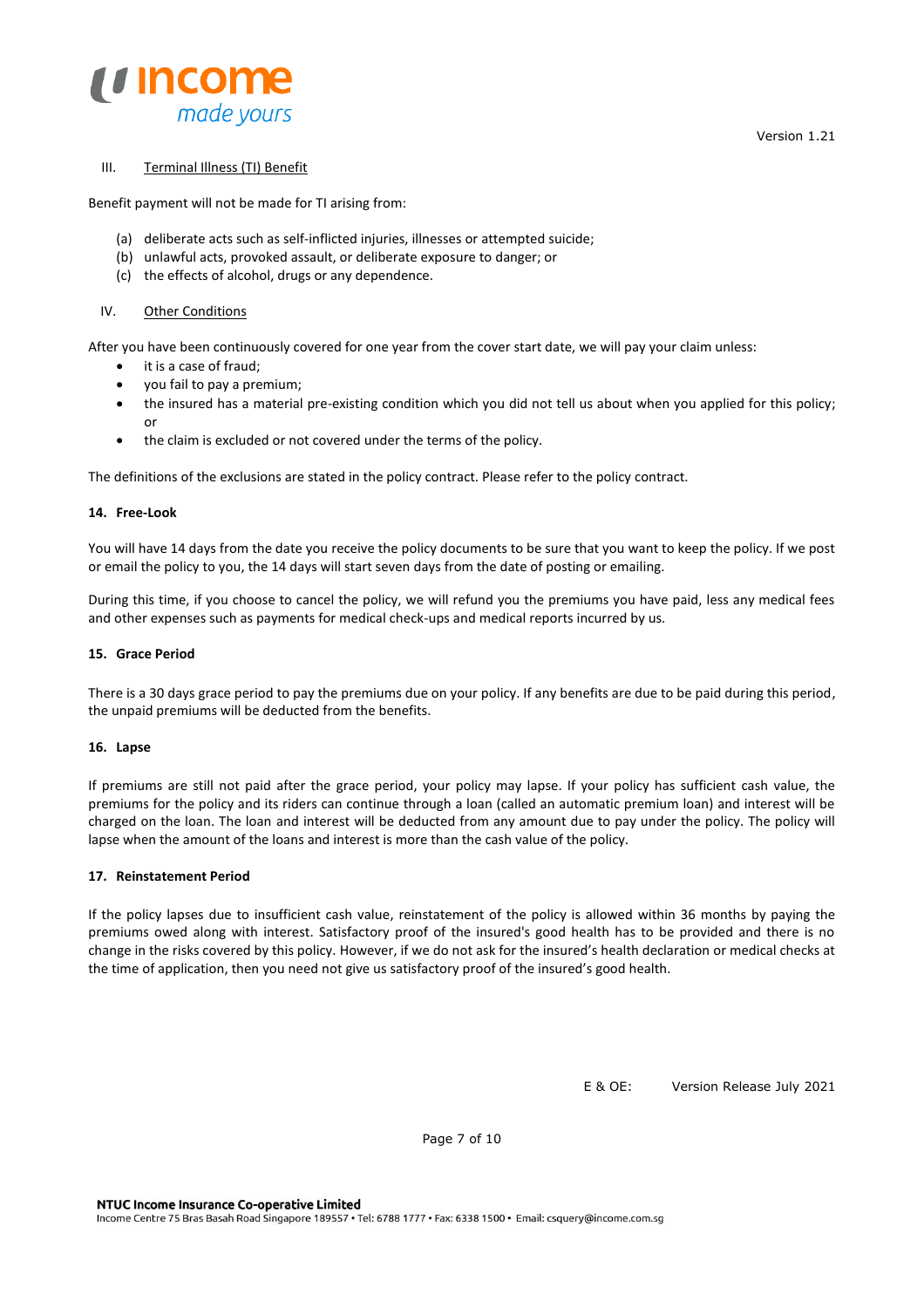

# **18. Claim**

To make a claim for death benefit, you must inform Income within six months after the insured's death.

If this policy provides for accidental death or accidental TPD benefit, you must inform Income within thirty days after the insured's death or TPD. If you inform us after thirty days, we will not pay the claim for accidental death or accidental TPD benefit.

For all other claims, you must inform Income within six months after the diagnosis or the event giving rise to the claim. If you inform us after the six months, we will not pay the claim for the other benefits.

When we pay a claim, we will not refund premiums paid.

You must provide adequate evidence required by Income. You may need to bear the charges in providing such evidence.

Please refer to our webpage for the claim procedures[: http://www.income.com.sg/claims.](http://www.income.com.sg/claims)

#### **19. Termination**

You may write in to terminate or surrender your policy any time. Please refer to our webpage for the termination or surrender procedures: http://www.income.com.sg/claims/life-and-health-insurance/surrender-of-policies.

Please note that an early termination of the policy usually involves high costs and the surrender value payable (if applicable) may be zero or less than the total premiums paid.

#### **20. Performance Update**

To evaluate the performance of your policy and the Life Participating Fund, you may wish to refer to the following documents:

- i. Annual Bonus Update (sent annually to participating policyholders)
- ii. Policyholder Annual Statement (sent annually to all policyholders)
- iii. Post Sales Illustration (available upon request)

#### **21. Policy Owners' Protection Scheme**

This policy is protected under the Policy Owners' Protection Scheme which is administered by the Singapore Deposit Insurance Corporation (SDIC). Coverage for your policy is automatic and no further action is required from you. For more information on the types of benefits that are covered under the scheme as well as the limits of coverage, where applicable, please contact Income or visit the GIA/LIA or SDIC web-sites (www.gia.org.sg or www.lia.org.sg or www.sdic.org.sg).

E & OE: Version Release July 2021

Page 8 of 10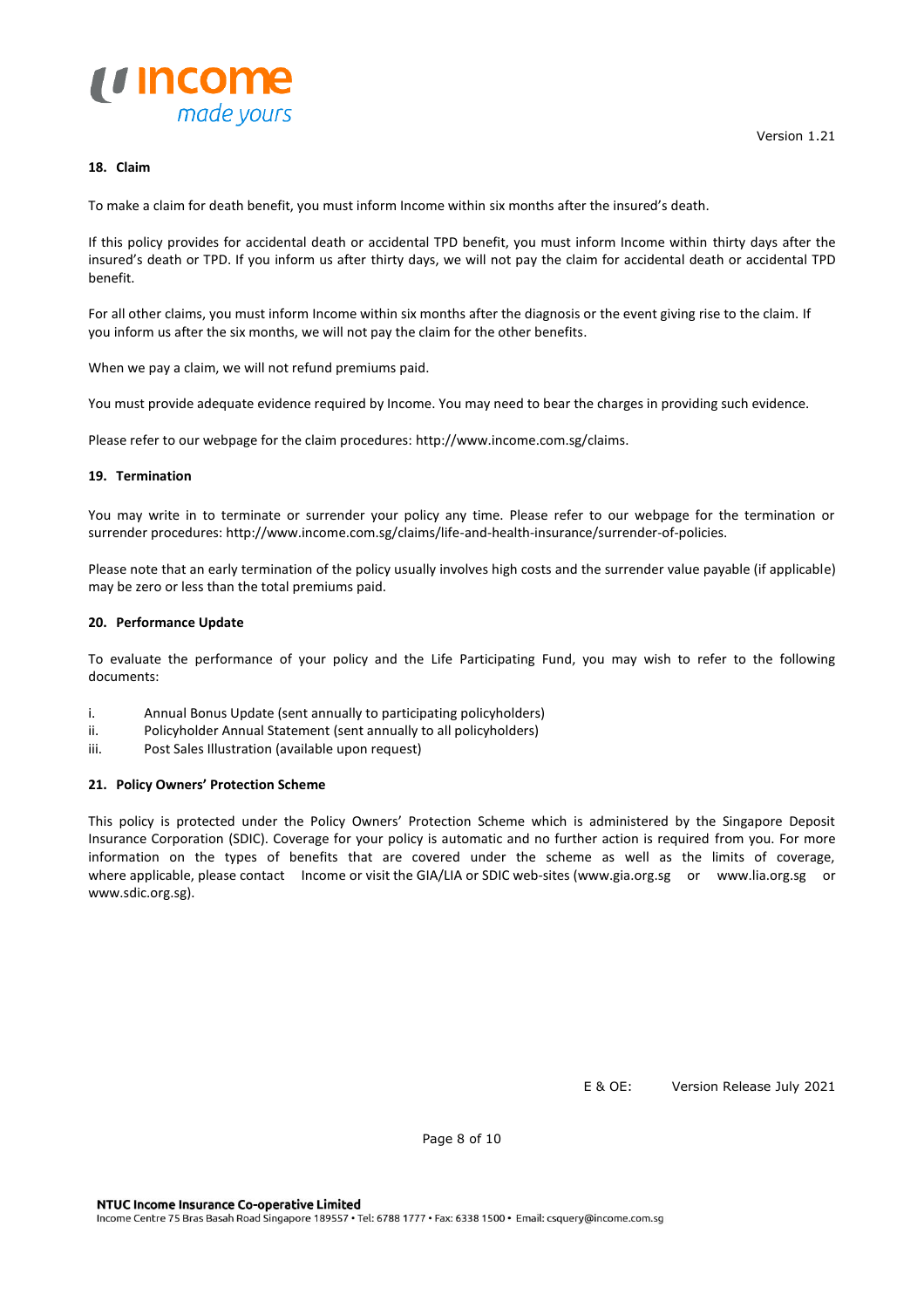

# **DISCLAIMER**

This product summary does not form a part of the contract of insurance. It is only meant to be a simplified description of the product features which apply to this plan and does not explain the whole contract. The contents of this product summary may be different from the terms of cover eventually issued. Please read the policy contract for the precise terms, conditions and exclusions. Only the terms, conditions and exclusions in the policy contract will be enforceable by the policyholder and Income.

E & OE: Version Release July 2021

Page 9 of 10

Version 1.21